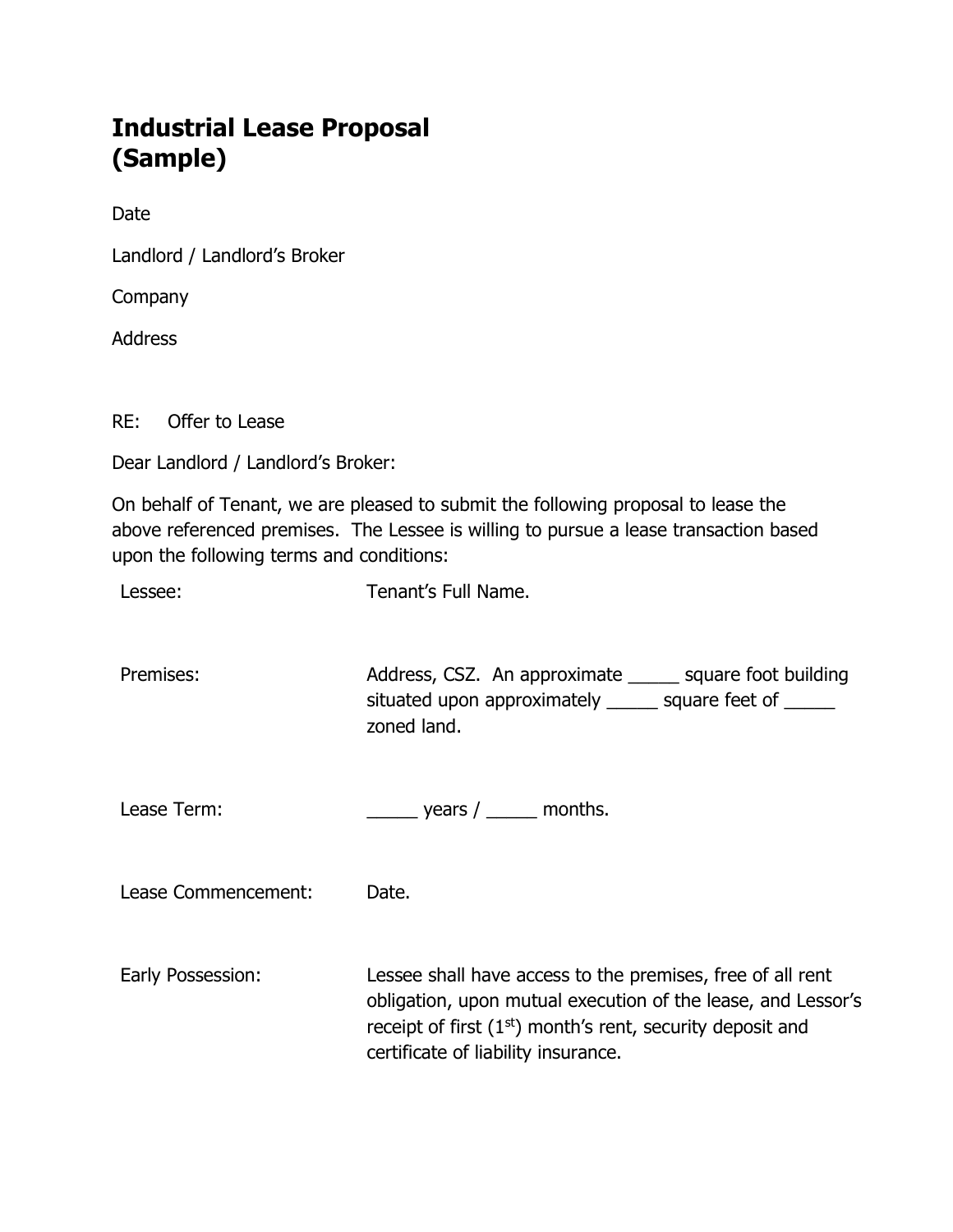| <b>Rental Rate:</b>               | \$ _____ per month (\$ _____ NNN / Gross per square foot).                                                                                                                                                                                                  |
|-----------------------------------|-------------------------------------------------------------------------------------------------------------------------------------------------------------------------------------------------------------------------------------------------------------|
| <b>NNN Expenses:</b>              | Triple Net expenses are currently broken down as follows:<br>Cost $1:$ \$______ per year                                                                                                                                                                    |
|                                   | Cost 2: $\frac{6}{2}$ per year                                                                                                                                                                                                                              |
|                                   | Total: $\frac{1}{2}$ per year - $\frac{1}{2}$ per month $\frac{1}{2}$ per<br>square foot)                                                                                                                                                                   |
| Common Area<br>Maintenance:       | Lessee shall be responsible for a Common Area Maintenance<br>fee, which is currently $\frac{1}{2}$ per month $\frac{1}{2}$ per square<br>foot).                                                                                                             |
| <b>Security Deposit:</b>          | Equal to ______ month's rent.                                                                                                                                                                                                                               |
| Base Rent Adjustments:<br>(fixed) | Base monthly rent shall be increased every ______ months at<br>a fixed rate of ______ percent (___%) per adjustment.                                                                                                                                        |
| Base Rent Adjustments:<br>(CPI)   | Base monthly rent shall be increased every ______ months by<br>the percentage change in the Consumer Price Index (CPI-W).<br>However, in no case shall the increase be less than<br>percent $($ $\&$ %) nor more than $\&$ percent $($ $\&$ %) per<br>year. |
| <b>Rental Abatement:</b>          | Lessee shall receive ______ months of rental abatement.<br>Abatement period shall be Month _____ of the lease term.                                                                                                                                         |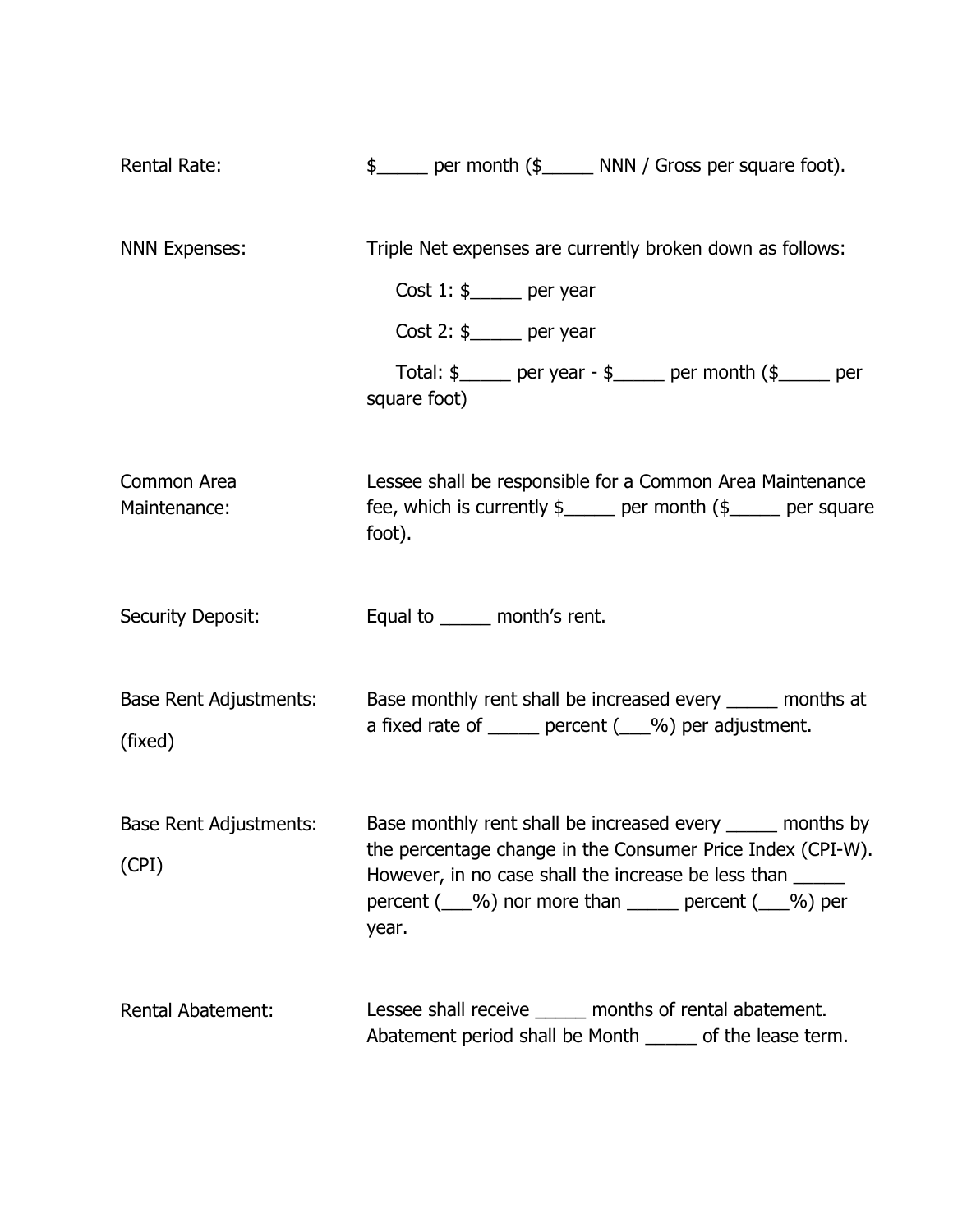| Personal Guarantee:           | Guarantor's name(s), an individual / husband and wife, etc.,<br>shall personally guarantee the lease.                                                                                                                                  |
|-------------------------------|----------------------------------------------------------------------------------------------------------------------------------------------------------------------------------------------------------------------------------------|
| Letter of Credit:             | Lessee shall provide Lessor a Letter of Credit in the amount of<br>$\frac{1}{\sqrt{2}}$ Dollars (\$ $\frac{1}{\sqrt{2}}$ ).                                                                                                            |
| <b>Condition of Premises:</b> | Premises shall be delivered in broom clean condition with all<br>building systems (i.e., roof, electrical, HVAC, plumbing, etc.)<br>in good working order.                                                                             |
| Use:                          | Specific use, as well as related office activities.                                                                                                                                                                                    |
| Lessor Improvements:          | Lessor, at Lessor's sole cost and expense, shall make the<br>following improvements prior to lease commencement:<br>1)                                                                                                                 |
| <b>Tenant Improvement</b>     |                                                                                                                                                                                                                                        |
| Allowance:                    | Lessor shall provide a Tenant Improvement (TI) allowance of<br>Dollars (\$_______) to Lessee that shall be used for the<br>purpose of purpose. Said TI allowance shall be amortized<br>into the lease rate at a rate of _____ percent. |
| Lessee Improvements:          | Lessee, at Lessee's sole cost and expense, shall have the right<br>to make the following initial improvements to the premises:                                                                                                         |
|                               | 1)<br>All work shall be done in accordance with current city and<br>county codes, shall be done in a first class workmanlike<br>manner, and shall be permitted.                                                                        |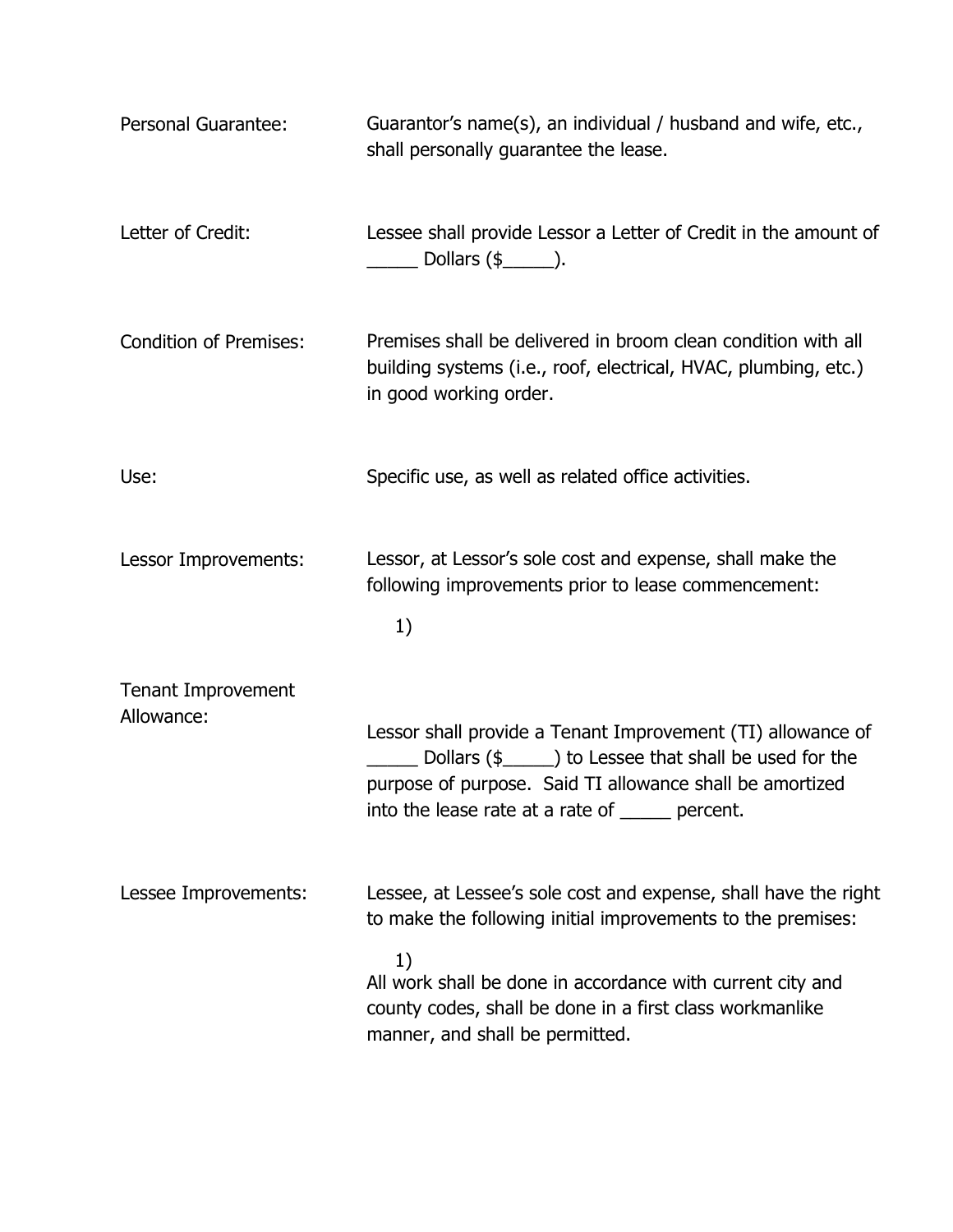| Option to Renew:<br>(fixed) | Lessee shall have the option to renew the lease for ______<br>additional _______ year terms. Terms and conditions shall<br>remain consistent with the original term, with the exception<br>that the rent for each option term shall be _____ of the rent<br>paid in the last month of the previous term. Rental<br>adjustments shall be consistent with the original lease term.                                                                                                                                              |
|-----------------------------|-------------------------------------------------------------------------------------------------------------------------------------------------------------------------------------------------------------------------------------------------------------------------------------------------------------------------------------------------------------------------------------------------------------------------------------------------------------------------------------------------------------------------------|
| Option to Renew:<br>(FMV)   | Lessee shall have the option to renew the lease for ______<br>additional _______ year terms. Terms and conditions shall<br>remain consistent with the original term, with the exception<br>that the rent for each option term shall be at Fair Market<br>Value (FMV) for similar space (with current tenant<br>improvements) in the area, but in no event shall it be less<br>than ______ of the rent paid in the last month of the previous<br>term. Rental adjustments shall be consistent with the original<br>lease term. |
| Option to Purchase:         | Lessee shall have the right to purchase the subject property<br>beginning Date through Date. Purchase price shall be \$<br>(\$ <sub>_____</sub> per square foot).                                                                                                                                                                                                                                                                                                                                                             |
| Right of First Refusal:     | Lessee shall have the right of first refusal to purchase the<br>subject property.                                                                                                                                                                                                                                                                                                                                                                                                                                             |
| Option to Cancel:           | Lessee shall have the right to cancel said lease with<br>month's prior written notice. Lessee shall be responsible for<br>unamortized tenant improvements and broker commissions.                                                                                                                                                                                                                                                                                                                                             |
| Parking:                    | Lessee shall have the right to ______ unassigned parking<br>spaces, at no additional cost for the initial term or any<br>renewal thereafter.                                                                                                                                                                                                                                                                                                                                                                                  |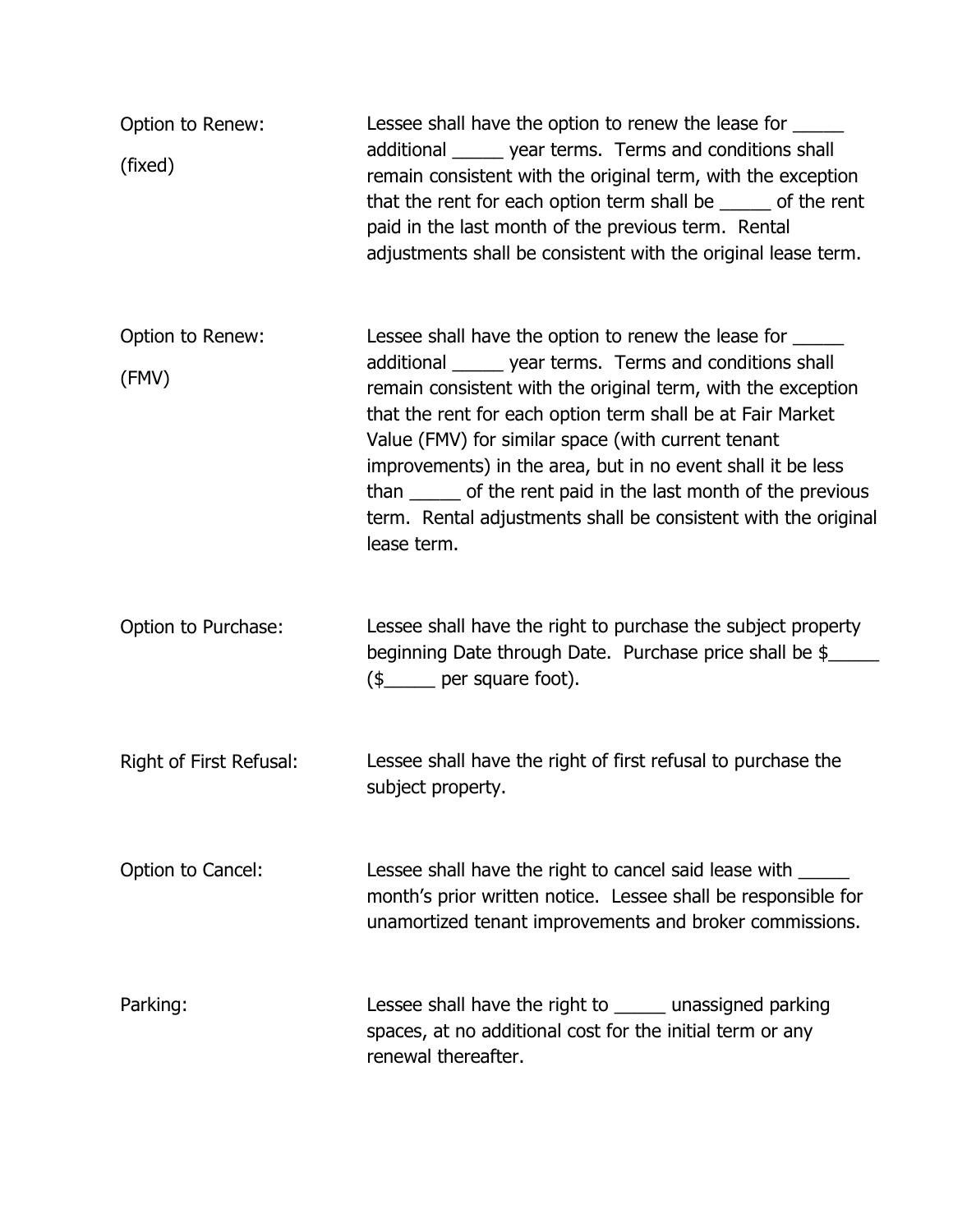| Signage:        | Lessee, at Lessee's sole cost and expense, may install building<br>and monument signage, subject to city regulations and Lessor<br>approval.                                                                                                                                                                                                                                                                                                                                                                                                                                                                                                                                                                                                                                                                                                                              |
|-----------------|---------------------------------------------------------------------------------------------------------------------------------------------------------------------------------------------------------------------------------------------------------------------------------------------------------------------------------------------------------------------------------------------------------------------------------------------------------------------------------------------------------------------------------------------------------------------------------------------------------------------------------------------------------------------------------------------------------------------------------------------------------------------------------------------------------------------------------------------------------------------------|
| Commission:     | Lessor shall pay (named tenant rep broker) a commission<br>equal to ______ percent (___ %) of the total lease<br>consideration.                                                                                                                                                                                                                                                                                                                                                                                                                                                                                                                                                                                                                                                                                                                                           |
| Representation: | Both parties acknowledge (listing broker named, if any)<br>represents both Lessor and Lessee for this transaction.                                                                                                                                                                                                                                                                                                                                                                                                                                                                                                                                                                                                                                                                                                                                                        |
| Nonbinding:     | Please note that this proposal does not constitute a formal<br>and binding offer. This Proposal is expressly subject to final<br>approval by Lessee and reflects only our present<br>understanding of the discussion we have had regarding the<br>terms and conditions of the proposed lease. This Proposal<br>does not attempt to set forth all of the essential terms of this<br>transaction, some of which have not yet been negotiated. We<br>expect a definitive lease agreement to be negotiated, which<br>will be generally consistent with the provisions of the<br>foregoing Proposal. This Proposal will not, however, create<br>any legal rights or obligations between the Parties. Any legal<br>rights or obligations between the Parties executing this<br>Proposal will come into existence only when the Parties<br>execute a definitive lease agreement. |

If you have any questions, please give us a call. Otherwise, we look forward to your favorable response prior to Day, Date at 5:00pm

Sincerely,

Agreed and accepted: